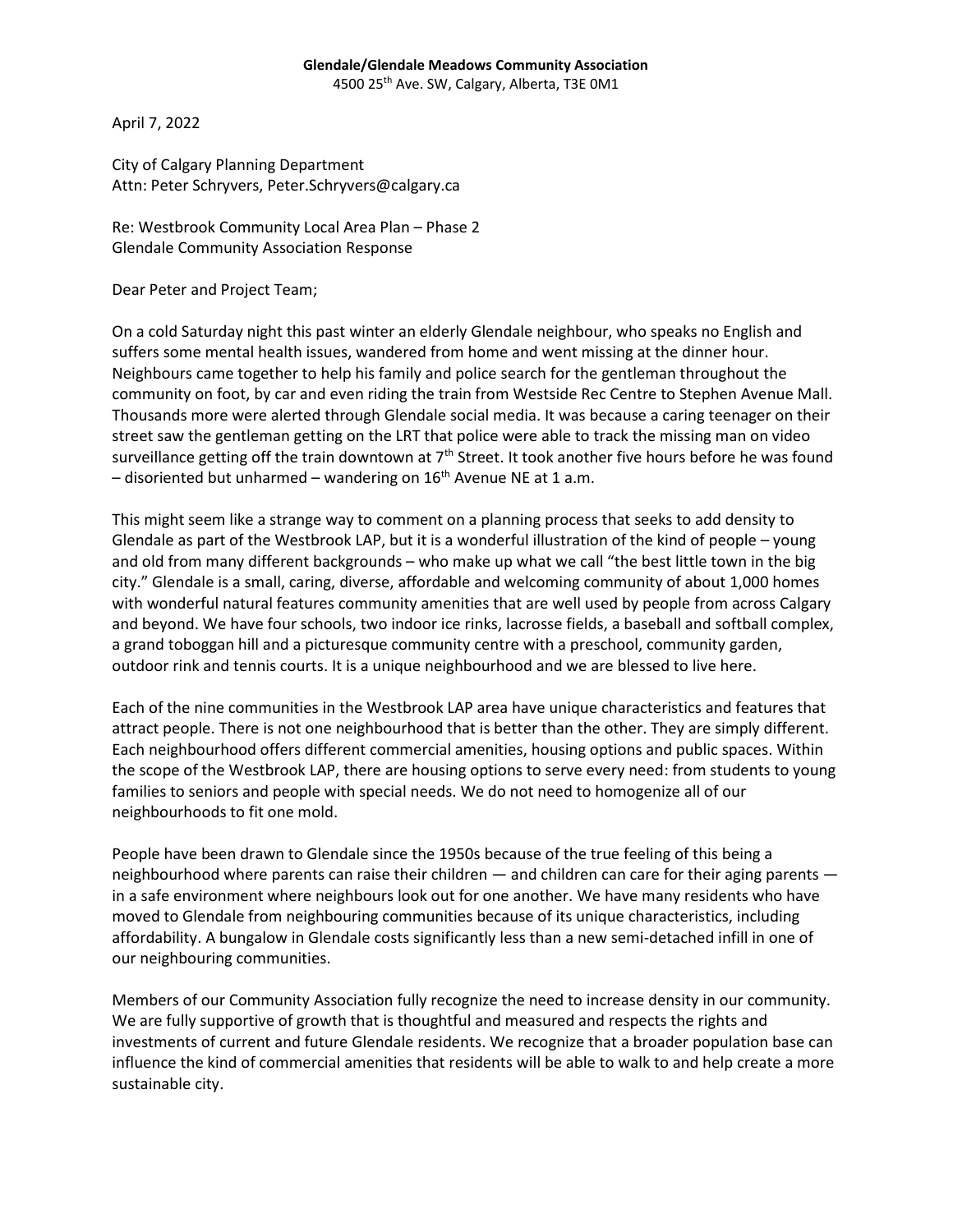## **Glendale/Glendale Meadows Community Association** 4500 25<sup>th</sup> Ave. SW, Calgary, Alberta, T3E 0M1

We have been involved in multiple planning processes over just the last decade that have included discussions surrounding the West LRT C-Train line, a visioning exercise with the University of Calgary's Urban Planning faculty, the ongoing 37<sup>th</sup> Street Main Streets project, private development applications and now the Westbrook LAP. We have always worked with City and private developers to come up with solutions that work for all parties.

To that end we are presenting a scenario that we believe could guide new development in Glendale. We have taken a detailed look at properties in this neighbourhood and attached specific density targets for each property. As a math exercise, the Glendale map shows potential growth of 300% in our community if this buildout is followed. Using 1,000 square-foot units as a baseline, there is room for an additional 2,300 homes to be built in Glendale while maintaining the fabric of our single-family home neighbourhood. This increase in density does not take into account the growing number of secondary suites already in Glendale homes, or the emerging reality of laneway homes that we see popping up in our neighbourhood.

Our Community Association cannot presume to speak for every homeowner in Glendale, but from what we heard through the City's own engagement sessions and in our local meetings with residents, some things were obvious about the questions put forth in Phase 2. They are:

- 1. There should be no increased density near Glendale parks, including the community centre, Turtle Hill and Optimist Park.
- 2. Thoughtful and measured density should be targeted to the perimeter of the community that being  $17<sup>th</sup>$  Avenue SW, 37<sup>th</sup> Street SW and 26<sup>th</sup> Avenue SW. All growth discussions with the City for more than a decade have centred on this principle.
- 3. The RC-1 designation of properties within that perimeter should not be altered.
- 4. Natural features such as parkland, green spaces and Glendale's historic tree canopy should be protected at all costs.
- 5. Development should only be allowed as it meets standards of architectural beauty. I will refer you to correspondence on this file from Glendale resident William French, who writes in part: "of greater importance than the allocation of any particular density to any particular location is to ensure that whatever is placed anywhere is not ugly. Whereas, small-scale ugliness is unfortunate, but could possibly be ignored or easily remedied, ugliness on a large scale will vitiate any potential that exists for the realization of placemaking."
- 6. Development must come with a commitment from the City to ensure infrastructure upgrades and public amenities reflect the level of growth being proposed.

A few dozen Glendale residents responded to a Community Association survey based on the City's three questions about 4-storey plus developments. We do not attest to any scientific nature of the survey but offer its results to help guide discussion.

1. **17th Avenue SW Transit Area**: 35% of respondents felt 4-storey plus is most appropriate along the 17<sup>th</sup> Avenue SW transit hub, but many voices expressed concerns about traffic, safety, parking and access, particularly near the intersection of 45<sup>th</sup> Street and 17<sup>th</sup> Avenue that would come with a dramatic increase in density. 50% thought 4-storey development was too high along  $17<sup>th</sup>$  Avenue. Concerns were raised about the ability of City infrastructure to handle this scale of growth, including road, water and sewer services.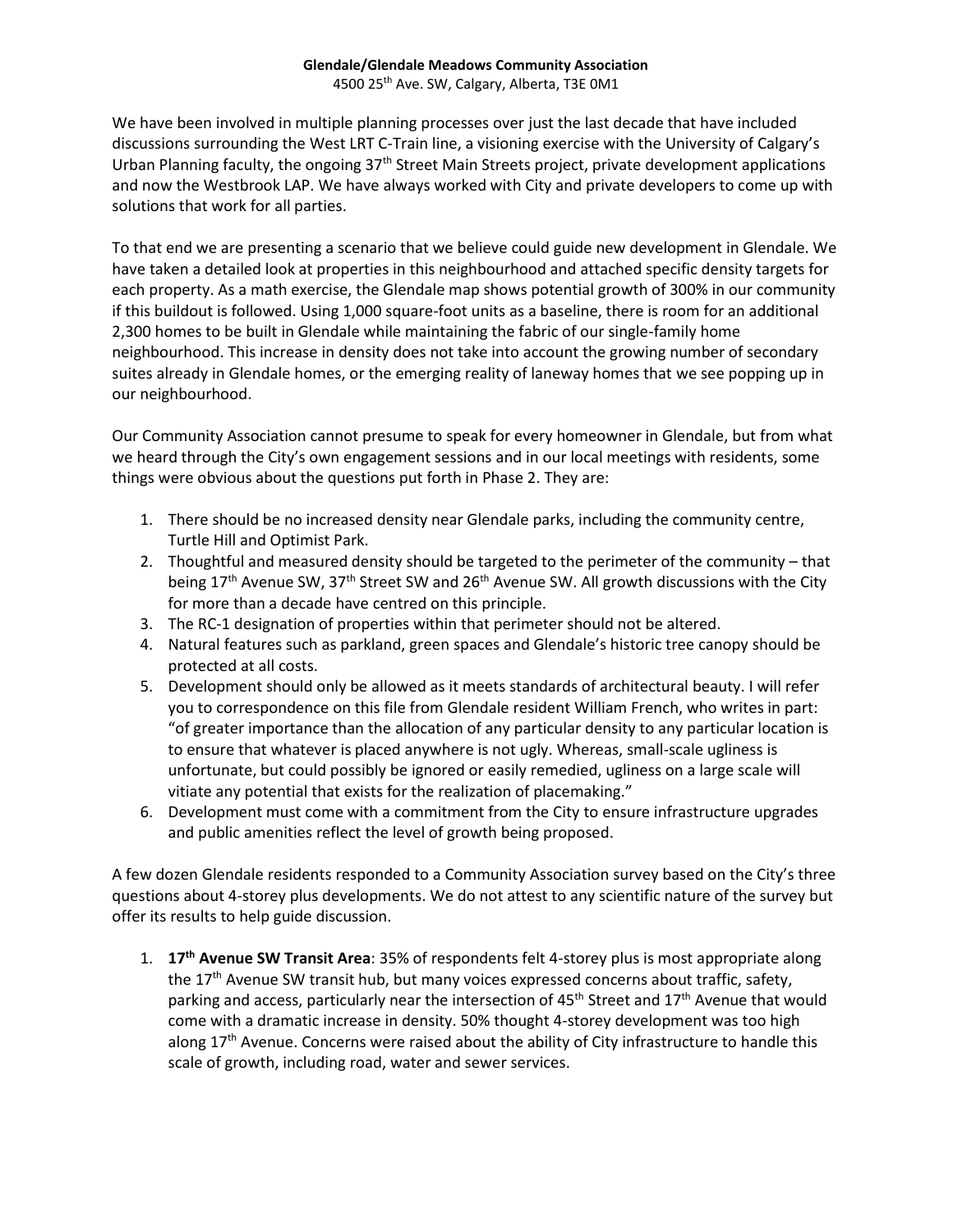- a. The Glendale CA Scenario proposes 6-storey development at  $17<sup>th</sup>$  Avenue and  $45<sup>th</sup>$ Street, with stepped-down building heights as you progress east and west away from the transit hub.
- b. There is a 3.5-hectare parcel of land at the corner of  $17<sup>th</sup>$  Avenue and  $37<sup>th</sup>$  Street with potential to replace aging development and add more than 1,100 new residential units and new commercial space based on existing zoning.
- 2. **17th Avenue SW, East and West of Transit Hub:** 31% were in favour of 4-storey development in this region. 46% were not in favour.
	- a. The Glendale CA Scenario proposes land use such as MC-1, which exists currently on  $17<sup>th</sup>$ Avenue west of Gateway Drive and mirrors 37<sup>th</sup> Street Main Streets. We envision buildings up to 3 storeys for residential units and limited commercial development.
- 3. **45th Street SW Corridor:** 92% were opposed to 4-storey plus development along 45th Street between 26<sup>th</sup> Avenue and 17<sup>th</sup> Avenue. A common sentiment was this kind of development would create a "concrete curtain dividing our community." Safety concerns were raised for school children and park users affected by increased traffic.
	- a. The Glendale CA Scenario agrees with residents that  $45<sup>th</sup>$  Street is not appropriate for increased density in Glendale. These properties should remain RC-1. 4-storey development in the stretch would create a physical divide in Glendale. The short stretch of 45<sup>th</sup> Street in Glendale is not conducive to commercial operations with the park and elementary school in place. 45<sup>th</sup> Street also has a beautiful and mature tree canopy that would suffer with higher density development.
- 4. **Green Spaces:** 96% of respondents reject any density increases around green spaces. Many termed the idea "ridiculous."
	- a. The Glendale CA Scenario agrees that density development around green spaces is not appropriate. The topography of Glendale parks is not conducive to taller developments that would wall off the park, shade the park and create artificial light pollution. Such development would restrict broad public access and would affect the wildlife that uses this corridor. Development would also negatively affect native vegetation in the parks, biodiversity, and the existing tree canopy. There may be an opportunity for more moderate density on the western boundary of Glendale near Optimist Park.
- 5. **26th Avenue SW:** 84% were against 4-storey plus development on 26th Avenue SW, with only 4% in favour.
	- a. The Glendale CA Scenario illustrates that RC-2 Zoning for infill type development would provide appropriate density on  $26<sup>th</sup>$  Avenue. The aging Tri-Glen strip mall at  $26<sup>th</sup>$  Avenue and 45<sup>th</sup> Street could be an appropriate location for a new commercial plaza with residential units above, potentially up to 4 storeys.

Glendale is an evolving community with dozens of new young families with many small children. At a community Halloween parade during COVID in 2020, parents brought more than 120 children of elementary school age or younger to the event. Watching them come from all sides of the community centre for the parade was amazing. If we open up Glendale to limitless growth for developers, you will be sending such families to far-flung suburbs — people who prefer to live in a home with a back yard, close to where they work while supporting the downtown core and all of the neighbourhood businesses in all quadrants of Calgary.